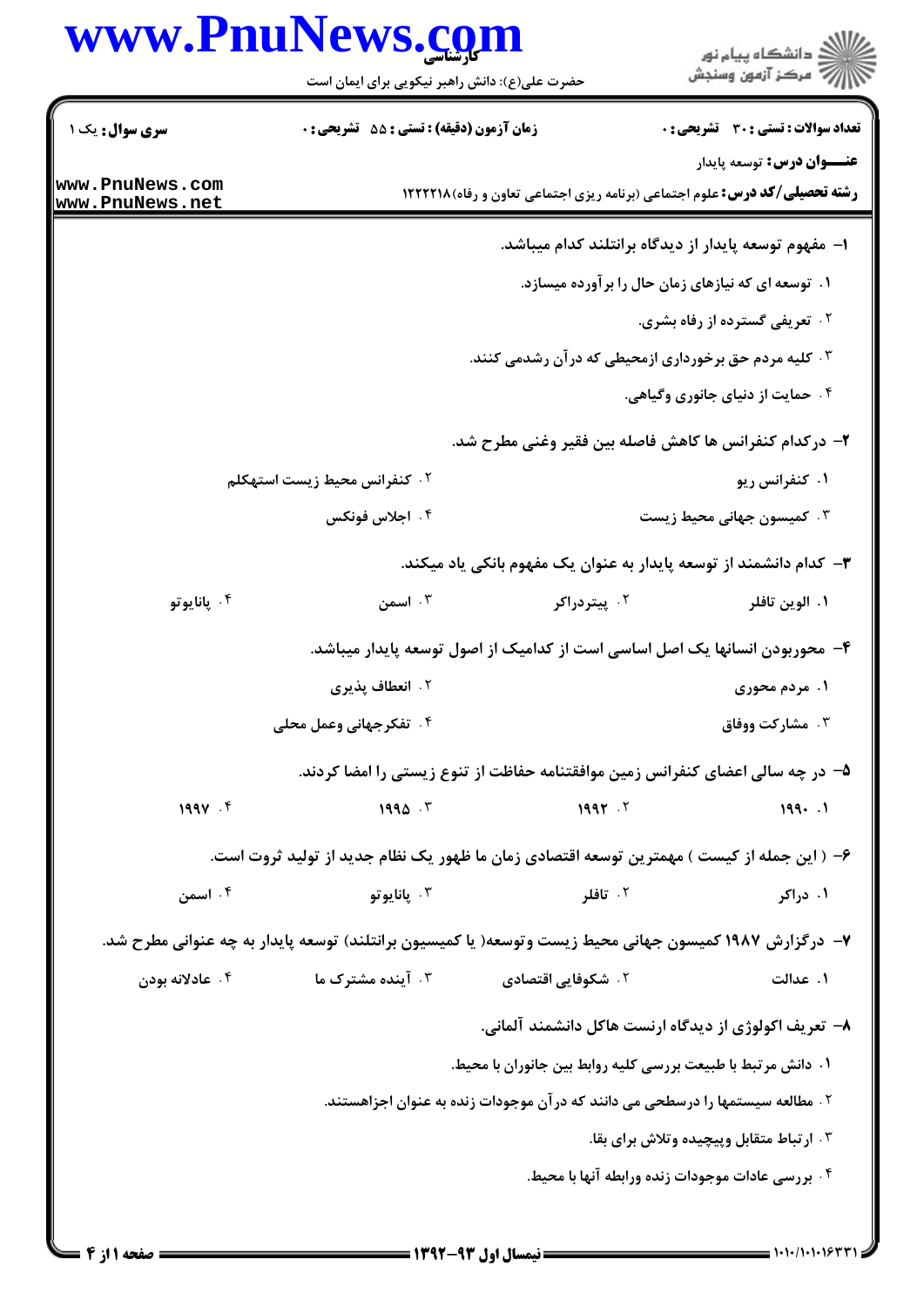|                                    | www.PnuNews.com<br>حضرت علی(ع): دانش راهبر نیکویی برای ایمان است                                  |                                                                                           | ≦ دانشڪاه پيام نور<br>7 مرڪز آزمون وسنڊش      |
|------------------------------------|---------------------------------------------------------------------------------------------------|-------------------------------------------------------------------------------------------|-----------------------------------------------|
| <b>سری سوال :</b> ۱ یک             | <b>زمان آزمون (دقیقه) : تستی : 55 تشریحی : 0</b>                                                  |                                                                                           | تعداد سوالات : تستى : 30 - تشريحي : 0         |
| www.PnuNews.com<br>www.PnuNews.net |                                                                                                   | <b>رشته تحصیلی/کد درس:</b> علوم اجتماعی (برنامه ریزی اجتماعی تعاون و رفاه)۱۲۲۲۱۸ <b>۱</b> | <b>عنـــوان درس:</b> توسعه پایدار             |
|                                    |                                                                                                   | ۹- قاعده وابستگی در قواعد کلی اکولوژی به چه معنی میباشد.                                  |                                               |
|                                    | ۰۲ کلیه فرآیندها در طبیعت باهم مرتبط هستند.                                                       |                                                                                           | ۰۱ هرسیستمی درون سیستمی دیگر جای دارد.        |
|                                    | ۰۴ باهم متفاوت هستند.                                                                             |                                                                                           | ۰۳ مېناي کليه بارآوريهاي زيستي اند.           |
|                                    | ∙ا− این رویکرد به توصیف وتشریح ارگانیزمها وفعالیتهای آنها از نظر میزان انرژی می پردازد.           |                                                                                           |                                               |
|                                    | ۰۲ رویکرد زیست سپهری                                                                              |                                                                                           | ۱. رویکرد جامعه ای                            |
|                                    | ۰۴ رویکرد اکوسیستمی                                                                               |                                                                                           | ۰۳ رویکرد جمعیتی                              |
|                                    | 11– این رویکرد به حرکت وجابجایی هوا- آب انرژی ومواد شیمیایی در یک سطح خاصی از کره زمین می پردازد. |                                                                                           |                                               |
|                                    | ۰۲ رویکرد جامعه ای                                                                                |                                                                                           | ۰۱ رویکرد اکوسیستمی                           |
|                                    | ۰۴ رویکرد جمعیتی                                                                                  |                                                                                           | ۰۳ رویکرد زیست سپهری                          |
|                                    |                                                                                                   | ۱۲- اولین کنفرانس جهانی در باره توریسم پایدار در چه سالی برگزارشد.                        |                                               |
| 194. . f                           | $191 \cdot 7$                                                                                     | 1997.7                                                                                    | 1990.1                                        |
|                                    |                                                                                                   |                                                                                           | ۱۳- اجتماع ارگانیزم چیست.                     |
| ۰۴ طبقات                           | ۰۳ جمعیت                                                                                          | ۰۲ جامعه                                                                                  | ۰۱ اکوسیستم                                   |
|                                    |                                                                                                   |                                                                                           | ۱۴– یکی از مهمترین معضلات محیط زیست کدام است. |
| ۰۴ نابودی خاک                      | ۰۳ ازبین رفتن مراتع                                                                               | 1. از بين رفتن جنگلها                                                                     | ۰۱ تبخیر آبها                                 |
|                                    |                                                                                                   |                                                                                           | ۱۵− تعریف حکومت داری خوب از دیگاه نیومایر.    |
|                                    | ۱. فرایندی است که در آن مسائل بطورجمعی حل وفصل شودوبراساس آن نیازهای اجتماعی تامین گردد.          |                                                                                           |                                               |
|                                    |                                                                                                   | ۰۲ کیفیت روابط بین دولت وشهروندان برای تامین نیازها.                                      |                                               |
|                                    | ۰۳ خط مشی گذاران تصمیماتی رااتخاذ می کنند تاامکان تحقق حقوق شهروندی فراهم شود.                    |                                                                                           |                                               |
|                                    |                                                                                                   | ۰۴ تامین نیازهای اجتماعی واقتصادی وسیاسی برای تامین خدمات عمومی.                          |                                               |
|                                    |                                                                                                   | ۱۶– این نوع کشاورزی شامل کشاورزی بیولوژیک- اکولوژیک- کم نهاد وارگانیک است.                |                                               |
| ۰۴ کشاورزی سنتی                    | ۰۳ کشاورزی ادغام                                                                                  | <b>7. كشاورزي صنعتي</b>                                                                   | ۰۱ کشاورزی پایدار                             |
|                                    |                                                                                                   | ۱۷- چند درصد از محصولات زراعی کشور زیرکشت آبی است.                                        |                                               |
| ۰۴ درصد                            | ۰۰ درصد                                                                                           | ۰۲ درصد                                                                                   | ۰۱ ۸۵ درصد                                    |
|                                    |                                                                                                   |                                                                                           |                                               |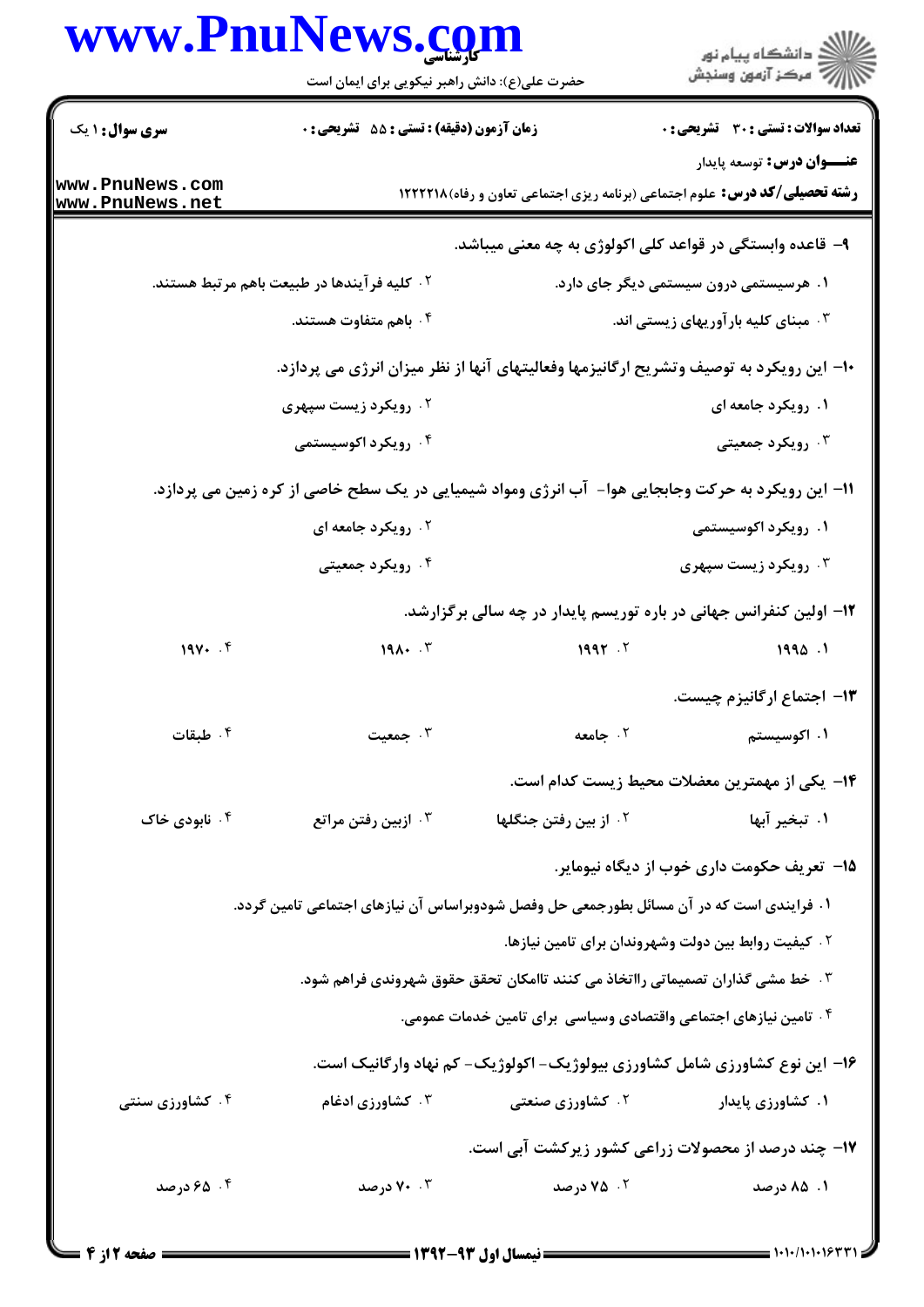## www.PnuNews.com

|                                           | www.PnuNews.com<br>حضرت علی(ع): دانش راهبر نیکویی برای ایمان است                                          |                                                             | ر دانشگاه پيام نور<br>دانشگاه پيام نور (                                          |  |
|-------------------------------------------|-----------------------------------------------------------------------------------------------------------|-------------------------------------------------------------|-----------------------------------------------------------------------------------|--|
| <b>سری سوال : ۱ یک</b>                    | <b>زمان آزمون (دقیقه) : تستی : 55 تشریحی : 0</b>                                                          |                                                             | <b>تعداد سوالات : تستی : 30 ٪ تشریحی : 0</b>                                      |  |
|                                           |                                                                                                           |                                                             | <b>عنـــوان درس:</b> توسعه پایدار                                                 |  |
| www.PnuNews.com<br><u>www.PnuNews.net</u> |                                                                                                           |                                                             | <b>رشته تحصیلی/کد درس:</b> علوم اجتماعی (برنامه ریزی اجتماعی تعاون و رفاه)۱۲۲۲۲۱۸ |  |
|                                           |                                                                                                           |                                                             | ۱۸− بیشترین میزان مصرف آب در کشور ما در چه بخشی میباشد.                           |  |
| ۰۴ بخش بهداشت                             | ۰۳ بخش شرب                                                                                                | ۰۲ بخش صنعت                                                 | ۰۱ بخش کشاورزی                                                                    |  |
|                                           |                                                                                                           |                                                             | ۱۹- درسال ۱۳۶۷ چه کسانی به عنوان فقیران روستایی شناخته می شدند.                   |  |
|                                           | ۰۲ کسانی که کمتراز سه هکتارزمین داشتند.                                                                   |                                                             | ۰۱ کسانی که کمتراز دوهکتار زمین داشتند.                                           |  |
|                                           | ۰۴ کسانی که کمتراز شش هکتارزمین داشتند.                                                                   |                                                             | ۰۳ کسانی که بیشتر از پنج هکتارزمین داشتند.                                        |  |
|                                           |                                                                                                           |                                                             | +۲- فعالیتهای زنان در حمایت از محیط زیست در کدام کشور آغازشد.                     |  |
| ۰۴ هندوستان                               | ۰۳ چين                                                                                                    | ۰۲ مالزی                                                    | ۰۱ تایلند                                                                         |  |
|                                           | <b>۲۱</b> - مشارکت در برنامه ریزی واشتغال جزو کدام دسته از اهداف اساسی اکوتوریسم می باشد.                 |                                                             |                                                                                   |  |
|                                           | ۰۲ هدفهای اجتماعی                                                                                         |                                                             | ۱. هدفهای اقتصادی                                                                 |  |
|                                           | ۰۴ هدفهای سیاسی                                                                                           | ۰۳ هدفهای زیست محیطی                                        |                                                                                   |  |
|                                           |                                                                                                           |                                                             | ۲۲- چه کسی برای اولین بار مدل اکوتوریسم پایدار را ارائه کرد.                      |  |
| ۰۴ هیلتز                                  | ۰۳ پانايو تو                                                                                              | ۰۲ دراکر                                                    | ۱. سدلر                                                                           |  |
|                                           | ۲۳– در کدام کشور تحت عنوان اکوتوریسم پروژه عظیمی را با مشارکت خارجیان پیاده کردند.                        |                                                             |                                                                                   |  |
| ۰۴ کاستاریکا                              | ۰۳ هندوستان                                                                                               | ٢. تايلند                                                   | ۰۱ نیال                                                                           |  |
|                                           | <b>۲۴</b> – ( این سخن از کیست) در یک حکمرانی محلی ومطلوب توسعه اقتصادی محلی حاصل همکاری ومشارکت همه جانبه |                                                             |                                                                                   |  |
|                                           |                                                                                                           | سازمانهای محلی وشرکتهای خصوصی وتشکلهای مردمی غیر دولتی است. |                                                                                   |  |
| ۰۴ پزولی                                  | ۰۳ سدلر                                                                                                   | ۰۲ مک آوي                                                   | ۰۱ هلمسینگ                                                                        |  |
|                                           | ۲۵- سدلرمحل تلاقی هدفهای اجتماعی- هدفهای اقتصادی وهدفهای زیست محیطی را چه می نامد.                        |                                                             |                                                                                   |  |
|                                           | ۰۲ توریسم                                                                                                 |                                                             | ۰۱ اکوتوریسم                                                                      |  |
|                                           | ۰۴ توسعه                                                                                                  |                                                             | ۰۳ مسائل زیست محیط <i>ی</i>                                                       |  |
|                                           | ۲۶- توصیه اجلاس فونکس که در ارتباط با توسعه و محیط زیست بود در چه سالی و در کدام کشور برگزار شد.          |                                                             |                                                                                   |  |
| ۰۴ ۱۹۸۷ سوئد                              | ۰۳ ۱۹۹۵ برزیل                                                                                             | ۰۲ - ۱۹۹۲ سوئیس                                             | ۰۱ ۱۹۷۱ سوئیس                                                                     |  |